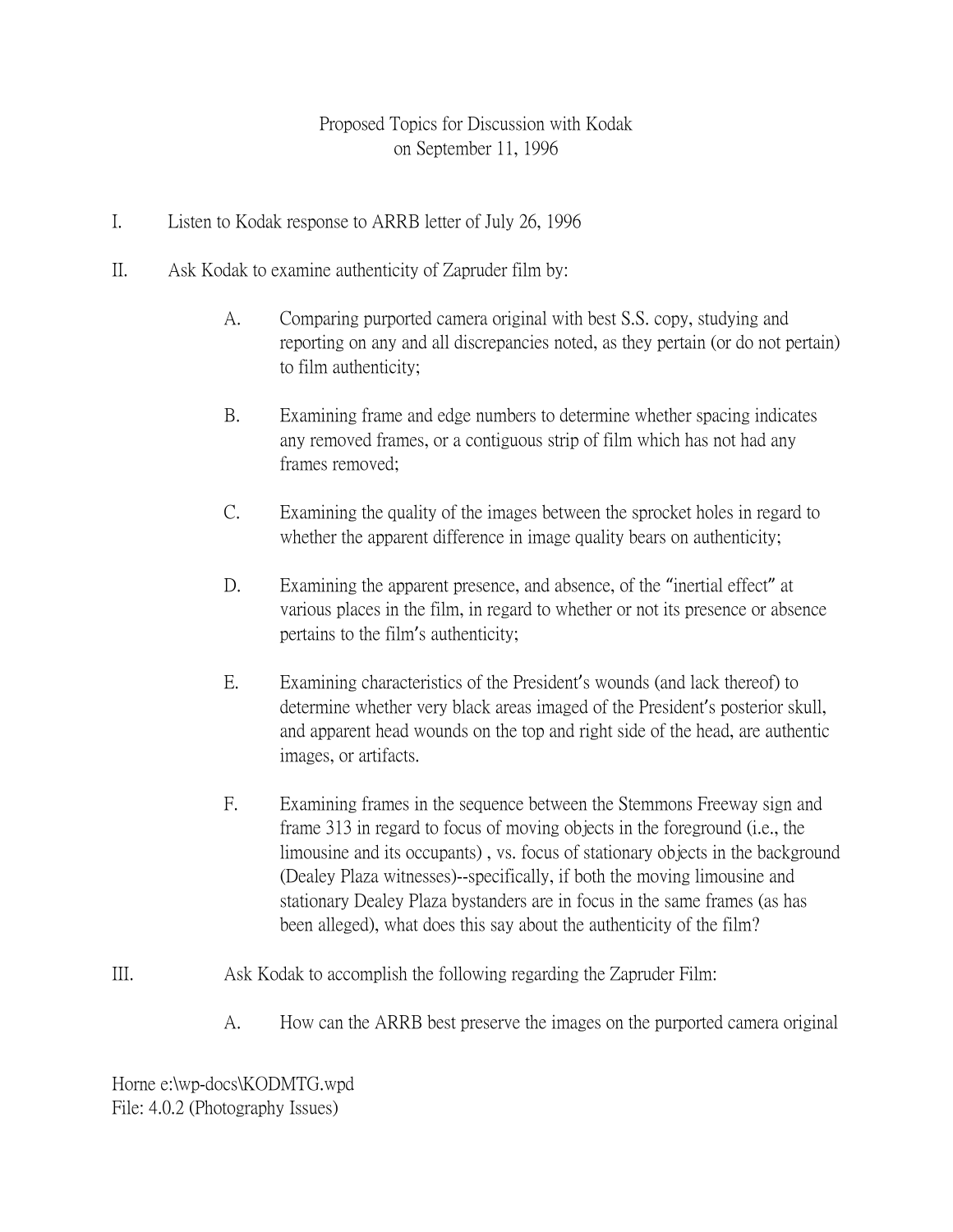2

for posterity? What technology, and costs, would be required?

- B. Prepare a written report following examination of the purported original copy of the Zapruder film (separate from any report on authenticity issues) which records in detail the condition of the film.
- IV. Autopsy Related Photographs:
	- A. Ask Kodak whether photographs of the back of the head (#s 17, 18, 44 and 45) can be examined in regard to authenticity in ways which have not yet been employed.
	- B. Ask Kodak to examine all brain photographs (seven black and white negatives and seven color positive transparencies) and conclusively determine and report on the format of film used (duplex holder versus film pack), type of film (Ektachrome or Ansco), authenticity, etc.
	- C. Ask Kodak to examine and report conclusively on the roll of 120 film which has purportedly been exposed to light by removal from the camera, and then developed--the report should address type of film (is it Ektachrome E3 film, or some other type?), format (confirm that it is 120 film), but most importantly address the issue of latent or partial images which may be on the film (i.e., how many frames, what is shown in the latent images, if anything, etc.).
	- D. Ask Kodak what could be done (exclusive of the anthropological studies of teeth and sinuses performed by the HSCA) with the 3 autopsy skull x-rays (numbers 1, 2 and 3) to examine their authenticity -- specifically, what tests can be performed to determine whether these might be forged composite copy films (as has been alleged), or authentic original x-rays which are not copy films.
- V. Ask Kodak to perform the following examinations in regarding to certain Robert Groden materials:
	- A. If feasible, compare the film materials he provided to ARRB with his VHS video production titled "The Assassination Films" to determine whether all

Horne e:\wp-docs\KODMTG.wpd File: 4.0.2 (Photography Issues)